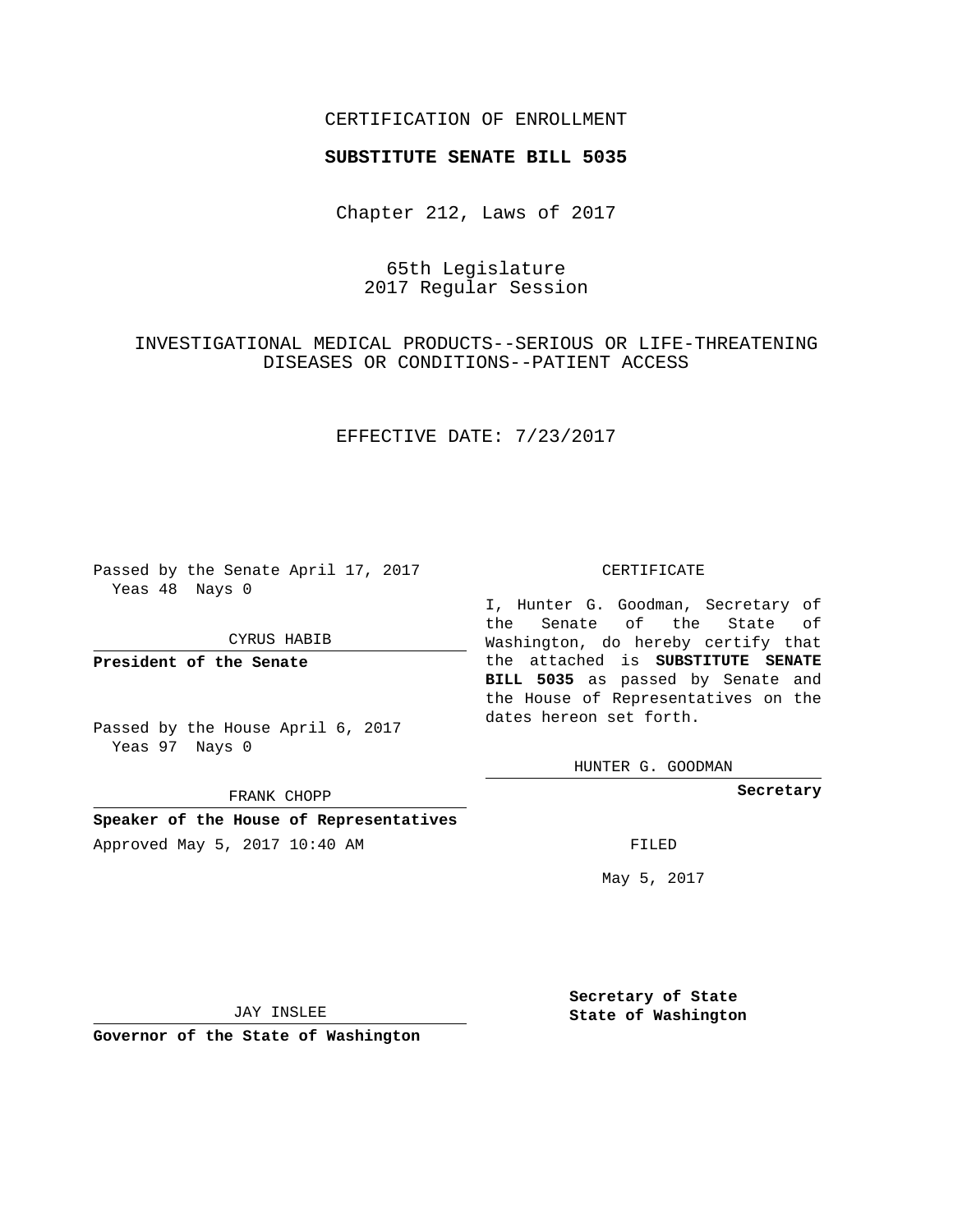### **SUBSTITUTE SENATE BILL 5035**

AS AMENDED BY THE HOUSE

Passed Legislature - 2017 Regular Session

# **State of Washington 65th Legislature 2017 Regular Session**

**By** Senate Health Care (originally sponsored by Senators Pedersen, Rivers, Cleveland, Becker, Keiser, Walsh, Conway, Bailey, O'Ban, Mullet, Kuderer, Darneille, and Wellman)

READ FIRST TIME 02/03/17.

 AN ACT Relating to patients' access to investigational medical products; amending RCW 69.04.570; reenacting and amending RCW 69.50.101; and adding a new chapter to Title 69 RCW.

BE IT ENACTED BY THE LEGISLATURE OF THE STATE OF WASHINGTON:

 NEW SECTION. **Sec. 1.** The legislature finds that the process for approval of investigational drugs, biological products, and devices in the United States protects future patients from premature, ineffective, and unsafe medications and treatments over time, but the process often takes many years. Patients who have a terminal illness do not have the luxury of waiting until an investigational drug, biological product, or device receives final approval from the United States food and drug administration. The legislature further finds that patients who have a terminal illness should be permitted to pursue the preservation of their own lives by accessing available investigational drugs, biological products, and devices. The use of available investigational drugs, biological products, and devices is a decision that should be made by the patient with a terminal illness in consultation with the patient's health care provider so that the decision to use an investigational drug, biological product, or device is made with full awareness of the potential risks, benefits, and consequences to the patient and the patient's family.

p. 1 SSB 5035.SL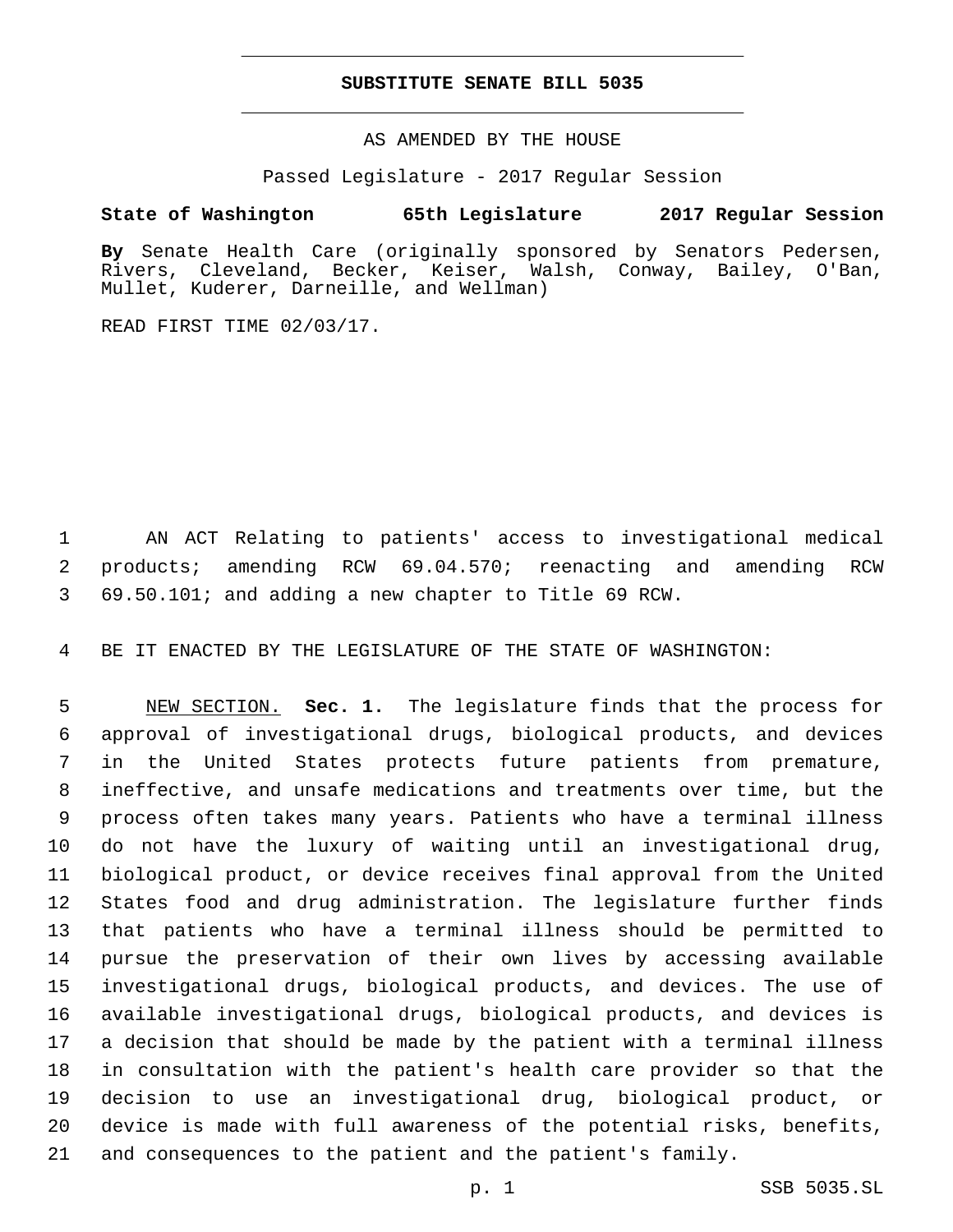The legislature, therefore, intends to allow terminally ill patients to use potentially lifesaving investigational drugs, 3 biological products, and devices.

 NEW SECTION. **Sec. 2.** The definitions in this section apply throughout this chapter unless the context clearly requires otherwise.

 (1) "Eligible patient" means an individual who meets the 8 requirements of section 4 of this act.

 (2) "Health care facility" means a clinic, nursing home, laboratory, office, or similar place where a health care provider 11 provides health care to patients.

 (3) "Hospital" means a health care institution licensed under 13 chapter 70.41, 71.12, or 72.23 RCW.

 (4) "Investigational product" means a drug, biological product, or device that has successfully completed phase one and is currently in a subsequent phase of a clinical trial approved by the United States food and drug administration assessing the safety of the drug, biological product, or device under section 505 of the federal food, 19 drug, and cosmetic act, 21 U.S.C. Sec. 355.

 (5) "Issuer" means any state purchased health care programs under chapter 41.05 or 74.09 RCW, a disability insurer regulated under chapter 48.20 or 48.21 RCW, a health care service contractor as defined in RCW 48.44.010, or a health maintenance organization as 24 defined in RCW 48.46.020.

 (6) "Manufacturer" means a person or other entity engaged in the manufacture or distribution of drugs, biological products, or 27 devices.

 (7) "Physician" means a physician licensed under chapter 18.71 RCW or an osteopathic physician and surgeon licensed under chapter 30 18.57 RCW.

 (8) "Serious or immediately life-threatening disease or condition" means a stage of disease in which there is reasonable likelihood that death will occur within six months or in which premature death is likely without early treatment.

 NEW SECTION. **Sec. 3.** (1) An eligible patient and his or her treating physician may request that a manufacturer make an investigational product available for treatment of the patient. The request must include a copy of the written informed consent form

p. 2 SSB 5035.SL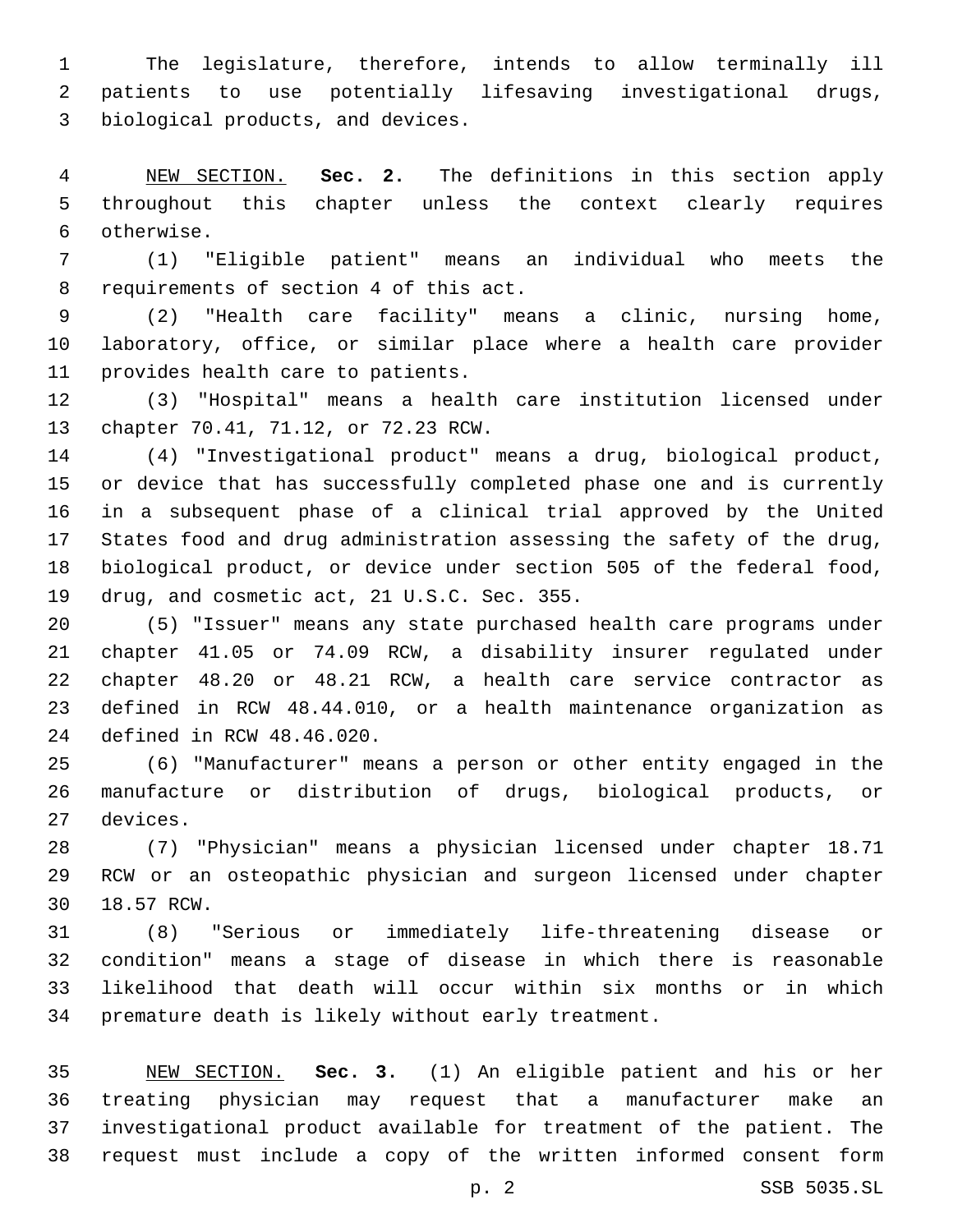described in section 5 of this act and an explanation of why the treating physician believes the investigational product may help the 3 patient.

 (2) Upon receipt of the request and the written informed consent form, the manufacturer may, but is not required to, make the investigational product available for treatment of the eligible patient. Prior to making the investigational product available, the manufacturer shall enter into an agreement with the treating physician and the eligible patient providing that the manufacturer will transfer the investigational product to the physician and the physician will use the investigational product to treat the eligible 12 patient.

 NEW SECTION. **Sec. 4.** A patient is eligible to request access to and be treated with an investigational product if:

(1) The patient is eighteen years of age or older;

16 (2) The patient is a resident of this state;

 (3) The patient's treating physician attests to the fact that the patient has a serious or immediately life-threatening disease or 19 condition;

 (4) The patient acknowledges having been informed by the treating physician of all other treatment options currently approved by the 22 United States food and drug administration;

 (5) The patient's treating physician recommends that the patient 24 be treated with an investigational product;

 (6) The patient is unable to participate in a clinical trial for the investigational product because the patient's physician has contacted one or more clinical trials or researchers in the physician's practice area and has determined, using the physician's professional judgment, that there are no clinical trials reasonably available for the patient to participate in, that the patient would not qualify for a clinical trial, or that delay in waiting to join a clinical trial would risk further harm to the patient; and

 (7) In accordance with section 5 of this act, the patient has provided written informed consent for the use of the investigational product, or, if the patient lacks the capacity to consent, the patient's legally authorized representative has provided written 37 informed consent on behalf of the patient.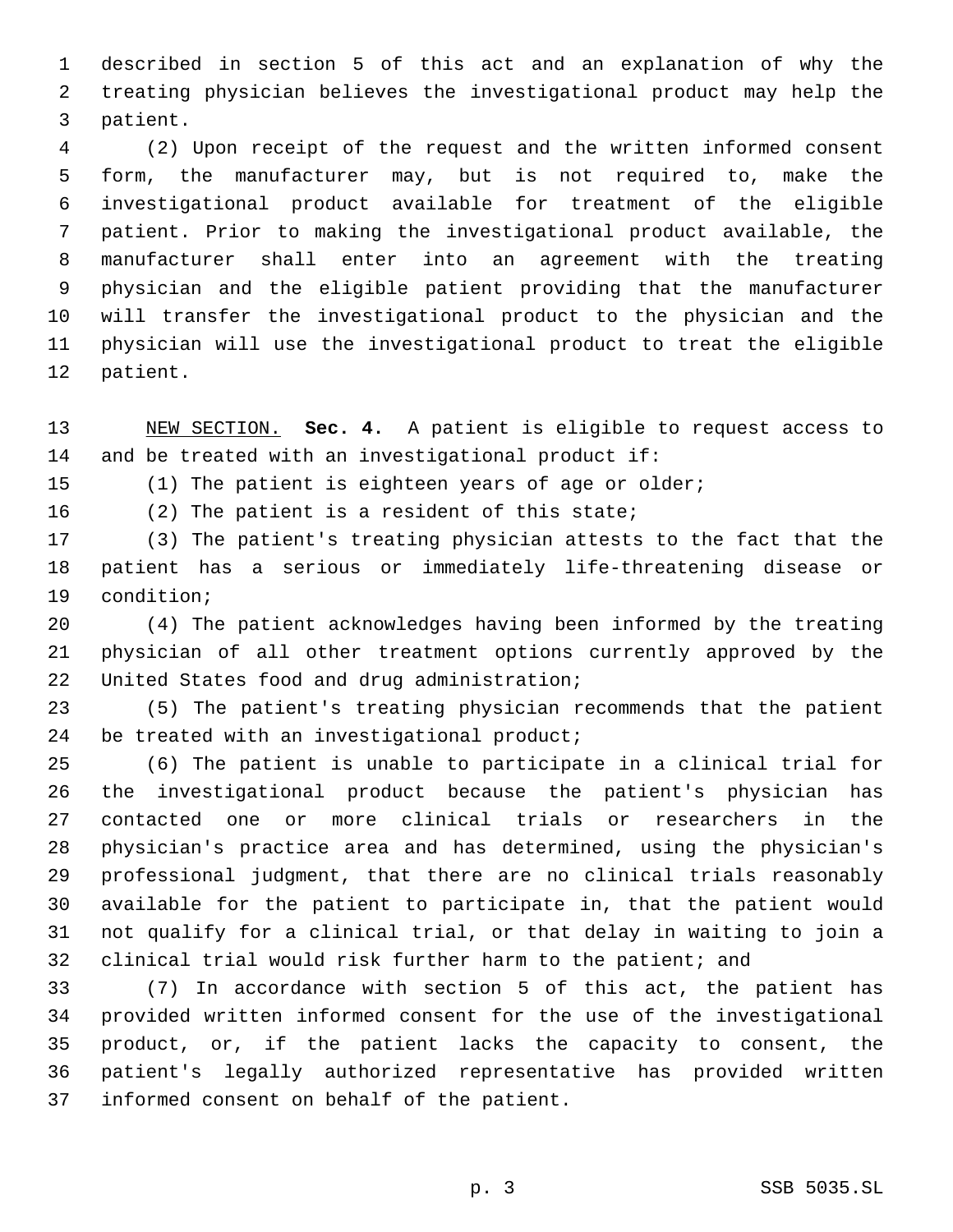NEW SECTION. **Sec. 5.** (1) Prior to treatment of the eligible patient with an investigational product, the treating physician shall obtain written informed consent, consistent with the requirements of RCW 7.70.060(1), and signed by the eligible patient or, if the patient lacks the capacity to consent, his or her legally authorized representative.

 (2) Information provided in order to obtain the informed consent must, to the extent possible, include the following:

 (a) That the patient has been diagnosed with a serious or immediately life-threatening disease or condition and explains the currently approved products and treatments for the disease or condition from which the eligible patient suffers;

 (b) That all currently approved and conventionally recognized treatments are unlikely to prolong the eligible patient's life;

 (c) Clear identification of the investigational product that the 16 eligible patient seeks to use;

 (d) The potentially best and worst outcomes of using the investigational product and a realistic description of the most likely outcome. This description must include the possibility that new, unanticipated, different, or worse symptoms may result and that death could be hastened by the proposed treatment. The description must be based on the physician's knowledge of the proposed treatment in conjunction with an awareness of the eligible patient's condition;

 (e) That the eligible patient's health benefit plan is not obligated to pay for the investigational product or any harm caused to the eligible patient by the investigational product, unless otherwise specifically required to do so by law or contract, and that in order to receive the investigational product the patient may be required to pay the costs of administering the investigational product; and

 (f) That the eligible patient is liable for all expenses consequent to the use of the investigational product, except as otherwise provided in the eligible patient's health benefit plan or a contract between the eligible patient and the manufacturer of the 35 investigational product.

 (3) The document must be signed and dated by the eligible patient's treating physician and witnessed in writing by at least one 38 adult.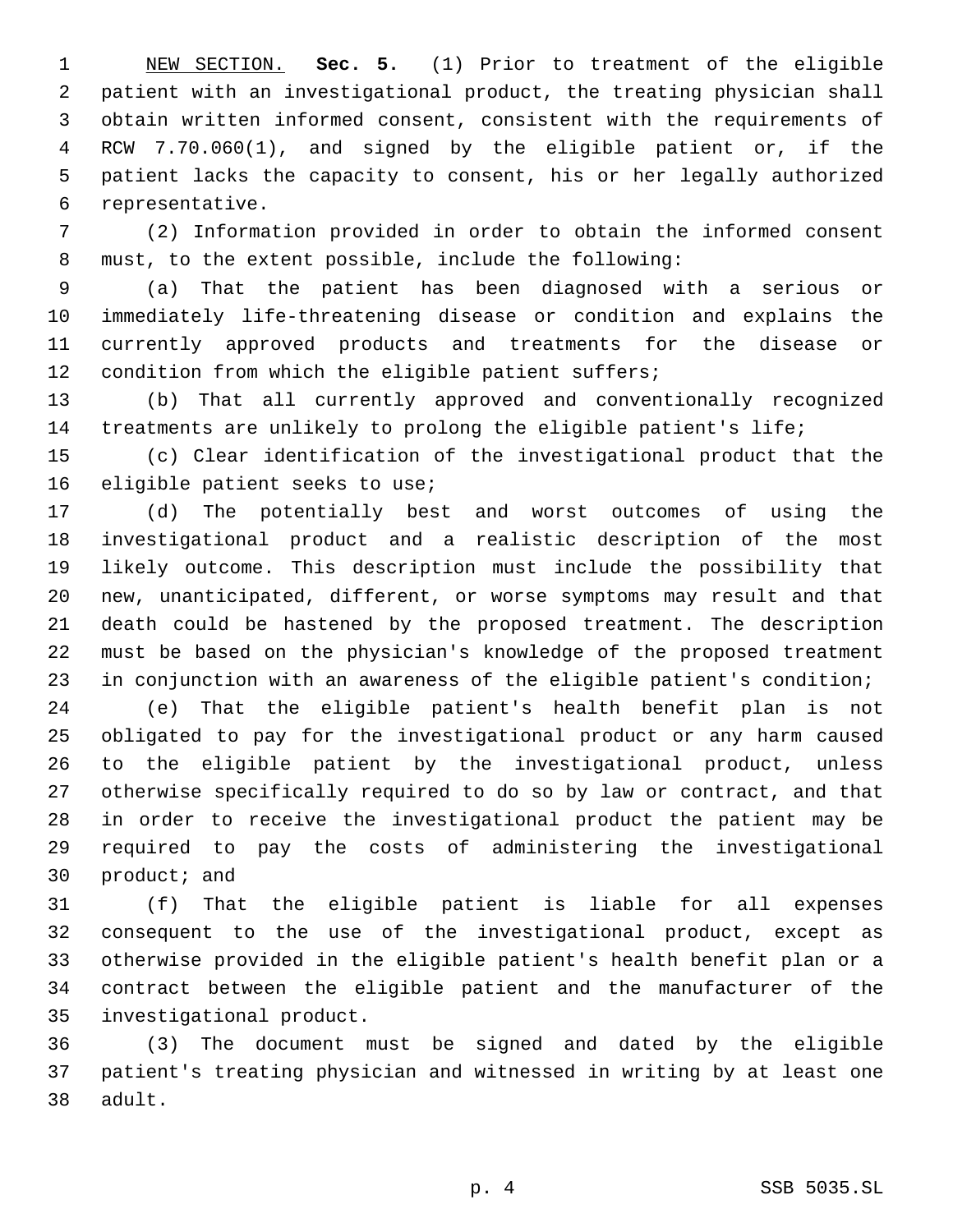NEW SECTION. **Sec. 6.** (1) An issuer may, but is not required to, provide coverage for the cost or the administration of an investigational product provided to an eligible patient pursuant to this chapter.

 (2)(a) An issuer may deny coverage to an eligible patient who is treated with an investigational product for harm to the eligible patient caused by the investigational product and is not required to cover the costs associated with receiving the investigational product or the costs demonstrated to be associated with an adverse effect that is a result of receiving the investigational product.

 (b) Except as stated in (a) of this subsection, an issuer may not deny coverage to an eligible patient for: (i) The eligible patient's serious or immediately life-threatening disease or condition; (ii) benefits that accrued before the day on which the eligible patient was treated with an investigational product; or (iii) palliative or hospice care for an eligible patient who was previously treated with an investigational product but who is no longer being treated with an 18 investigational product.

NEW SECTION. **Sec. 7.** A hospital or health care facility:

 (1) May, but is not required to, allow a health care practitioner who is privileged to practice or who is employed at the hospital or health care facility to treat, administer, or provide an investigational product to an eligible patient under this chapter;

 (2) May establish a policy regarding treating, administering, or providing investigational products under this chapter; and

 (3) Is not obligated to pay for the investigational product or any harm caused to the eligible patient by the product, or any care that is necessary as a result of the use of the investigational 29 product, including under chapter 70.170 RCW.

 NEW SECTION. **Sec. 8.** (1) This act does not create a private right of action.

 (2) A health care practitioner does not commit unprofessional conduct under RCW 18.130.180 and does not violate the applicable 34 standard of care by:

 (a) Obtaining an investigational product pursuant to this 36 chapter;

 (b) Refusing to recommend, request, prescribe, or otherwise provide an investigational product pursuant to this chapter;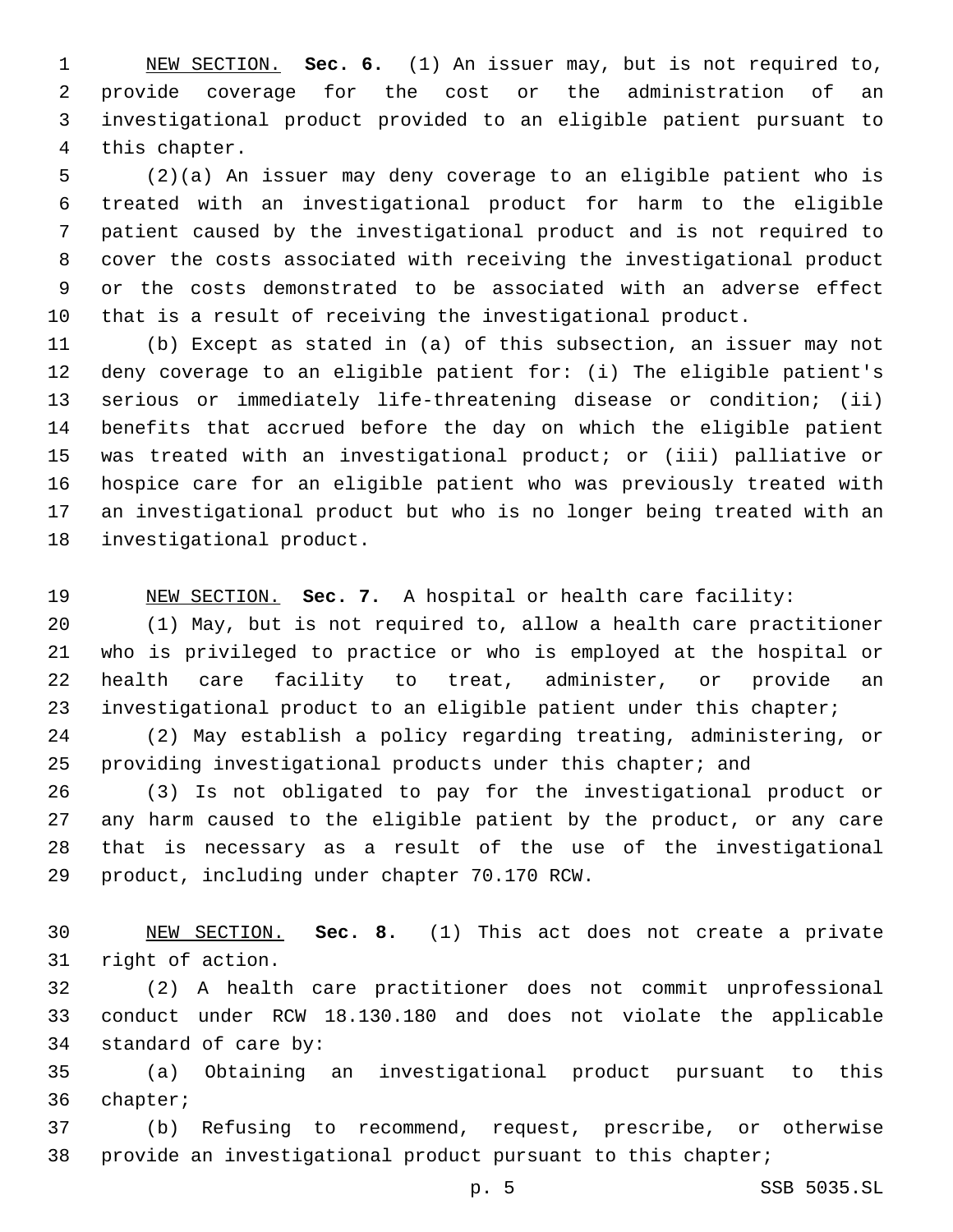(c) Administering an investigational product to an eligible 2 patient pursuant to this chapter; or

 (d) Treating an eligible patient with an investigational product 4 pursuant to this chapter.

 (3) The following persons and entities are immune from civil or criminal liability and administrative actions arising out of treatment of an eligible patient with an investigational product, other than acts or omissions constituting gross negligence or willful 9 or wanton misconduct:

 (a) A health care practitioner who recommends or requests an investigational product for an eligible patient in compliance with 12 this chapter;

 (b) A health care practitioner who refuses to recommend or request an investigational product for a patient seeking access to an 15 investigational product;

 (c) A manufacturer that provides an investigational product to a health care practitioner in compliance with this chapter;

 (d) A hospital or health care facility where an investigational product is either administered or provided to an eligible patient in 20 compliance with this chapter; and

 (e) A hospital or health care facility that does not allow a health care practitioner to provide treatment with an investigational product or enforces a policy it has adopted regarding treating, administering, or providing care with an investigational product.

 NEW SECTION. **Sec. 9.** The pharmacy quality assurance commission may adopt rules necessary to implement this chapter.

 **Sec. 10.** RCW 69.04.570 and 2012 c 117 s 338 are each amended to read as follows:28

 Except as permitted by chapter 69.--- RCW (the new chapter created in section 12 of this act), no person shall introduce or deliver for introduction into intrastate commerce any new drug which is subject to section 505 of the federal act unless an application with respect to such drug has become effective thereunder. No person shall introduce or deliver for introduction into intrastate commerce any new drug which is not subject to section 505 of the federal act, unless (1) it has been found, by appropriate tests, that such drug is not unsafe for use under the conditions prescribed, recommended, or suggested in the labeling thereof; and (2) an application has been

p. 6 SSB 5035.SL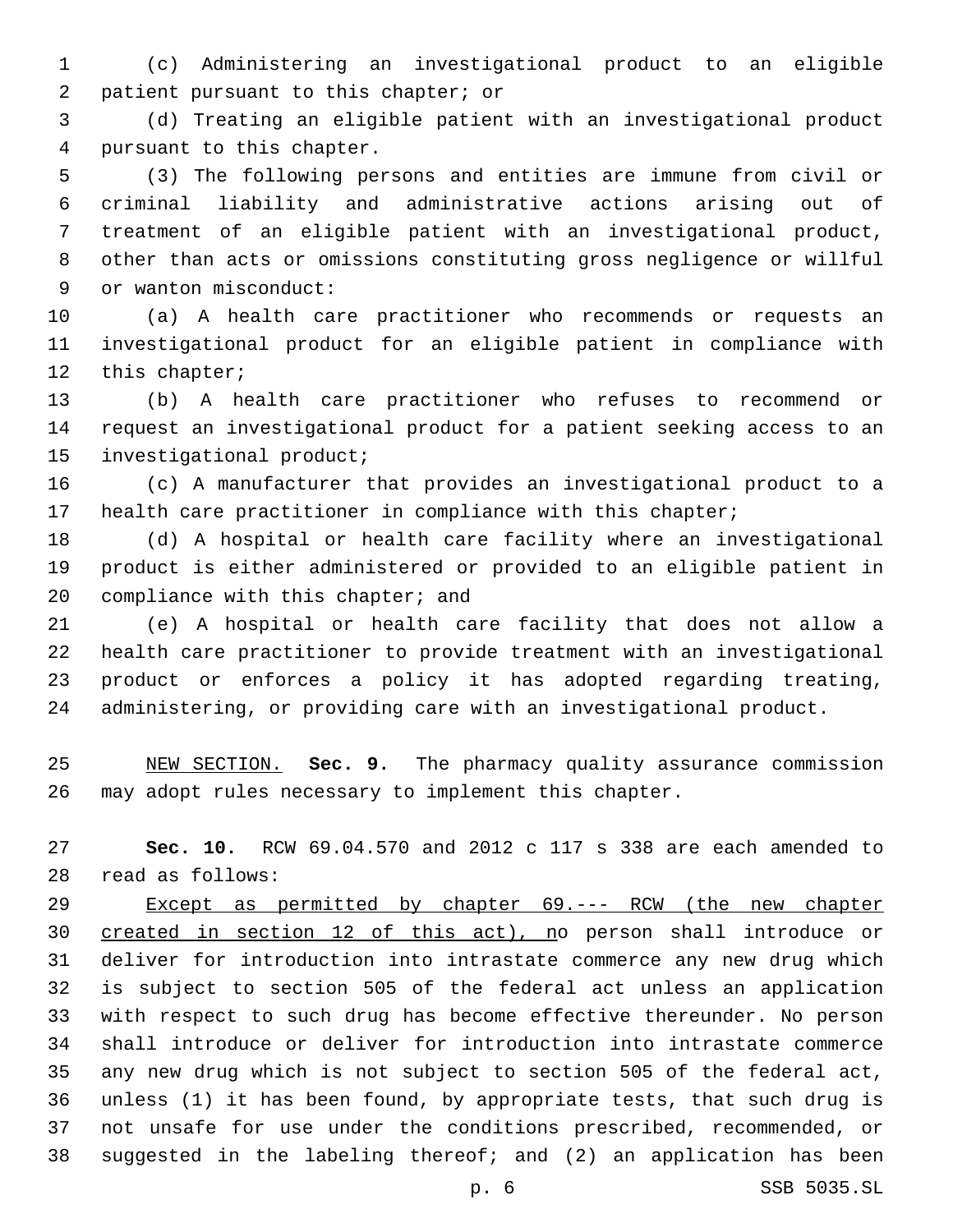filed under this section of this chapter with respect to such drug: PROVIDED, That the requirement of subsection (2) of this section shall not apply to any drug introduced into intrastate commerce at any time prior to the enactment of this chapter or introduced into interstate commerce at any time prior to the enactment of the federal act: PROVIDED FURTHER, That if the director finds that the requirement of subsection (2) of this section as applied to any drug or class of drugs, is not necessary for the protection of the public health, he or she shall promulgate regulations of exemption 10 accordingly.

 **Sec. 11.** RCW 69.50.101 and 2015 2nd sp.s. c 4 s 901 are each 12 reenacted and amended to read as follows:

 The definitions in this section apply throughout this chapter 14 unless the context clearly requires otherwise.

 (a) "Administer" means to apply a controlled substance, whether by injection, inhalation, ingestion, or any other means, directly to 17 the body of a patient or research subject by:

 (1) a practitioner authorized to prescribe (or, by the 19 practitioner's authorized agent); or

 (2) the patient or research subject at the direction and in the 21 presence of the practitioner.

 (b) "Agent" means an authorized person who acts on behalf of or at the direction of a manufacturer, distributor, or dispenser. It does not include a common or contract carrier, public warehouseperson, or employee of the carrier or warehouseperson.

 (c) "CBD concentration" has the meaning provided in RCW 69.51A.010.27

(d) "Commission" means the pharmacy quality assurance commission.

 (e) "Controlled substance" means a drug, substance, or immediate precursor included in Schedules I through V as set forth in federal 31 or state laws, or federal or commission rules.

 (f)(1) "Controlled substance analog" means a substance the chemical structure of which is substantially similar to the chemical structure of a controlled substance in Schedule I or II and:

 (i) that has a stimulant, depressant, or hallucinogenic effect on the central nervous system substantially similar to the stimulant, depressant, or hallucinogenic effect on the central nervous system of a controlled substance included in Schedule I or II; or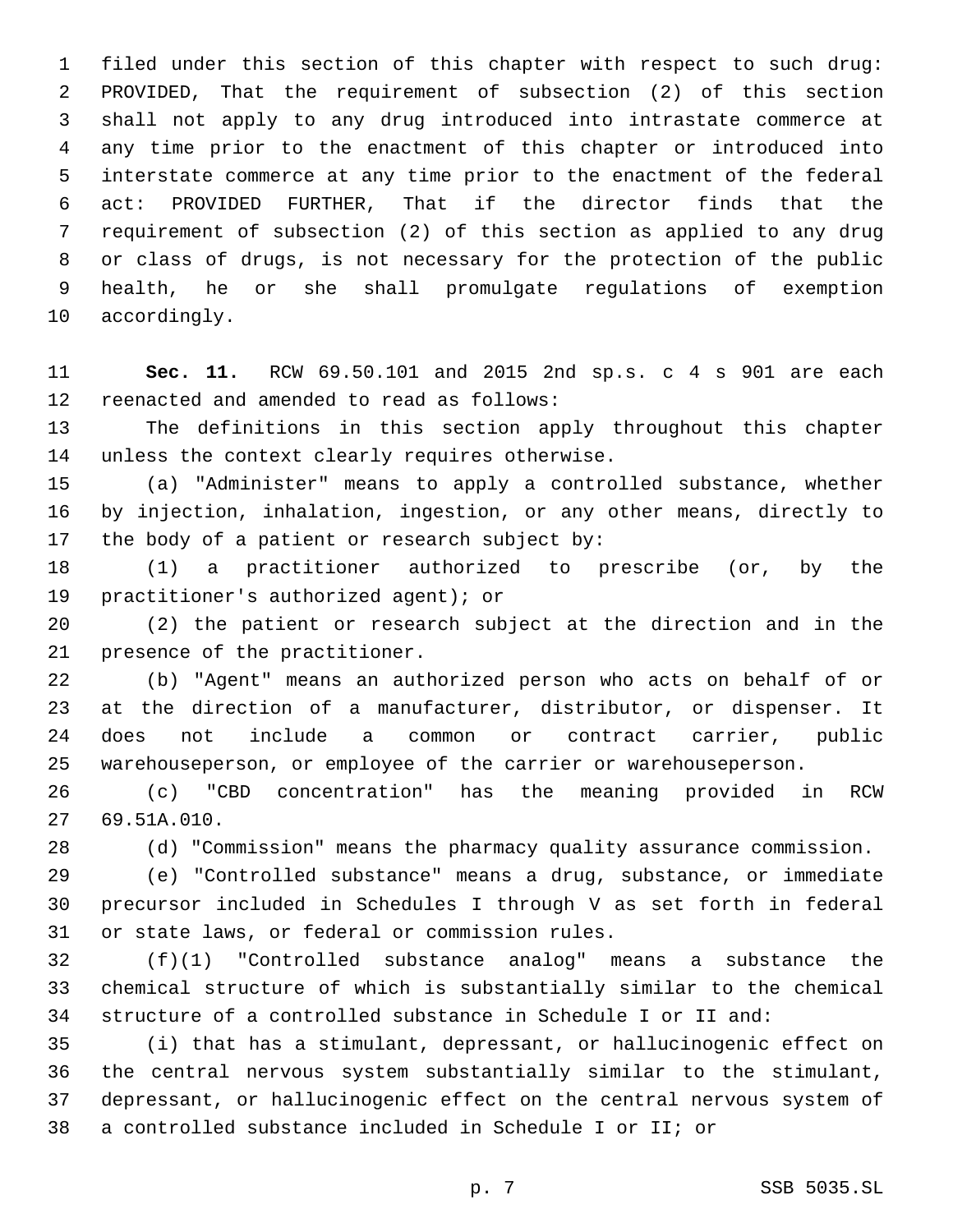(ii) with respect to a particular individual, that the individual represents or intends to have a stimulant, depressant, or hallucinogenic effect on the central nervous system substantially similar to the stimulant, depressant, or hallucinogenic effect on the central nervous system of a controlled substance included in Schedule I or II.6

(2) The term does not include:7

8 (i) a controlled substance;

 (ii) a substance for which there is an approved new drug 10 application;

 (iii) a substance with respect to which an exemption is in effect 12 for investigational use by a particular person under section 505 of 13 the federal food, drug, and cosmetic act, 21 U.S.C. Sec. 355, or chapter 69.--- RCW (the new chapter created in section 12 of this 15 act) to the extent conduct with respect to the substance is pursuant 16 to the exemption; or

 (iv) any substance to the extent not intended for human consumption before an exemption takes effect with respect to the 19 substance.

20 (g) "Deliver" or "delivery( $(\tau)$ )" means the actual or constructive transfer from one person to another of a substance, whether or not 22 there is an agency relationship.

(h) "Department" means the department of health.

 (i) "Designated provider" has the meaning provided in RCW 69.51A.010.25

 (j) "Dispense" means the interpretation of a prescription or order for a controlled substance and, pursuant to that prescription or order, the proper selection, measuring, compounding, labeling, or packaging necessary to prepare that prescription or order for delivery.30

(k) "Dispenser" means a practitioner who dispenses.

 (l) "Distribute" means to deliver other than by administering or 33 dispensing a controlled substance.

(m) "Distributor" means a person who distributes.

 (n) "Drug" means (1) a controlled substance recognized as a drug in the official United States pharmacopoeia/national formulary or the official homeopathic pharmacopoeia of the United States, or any supplement to them; (2) controlled substances intended for use in the diagnosis, cure, mitigation, treatment, or prevention of disease in individuals or animals; (3) controlled substances (other than food)

p. 8 SSB 5035.SL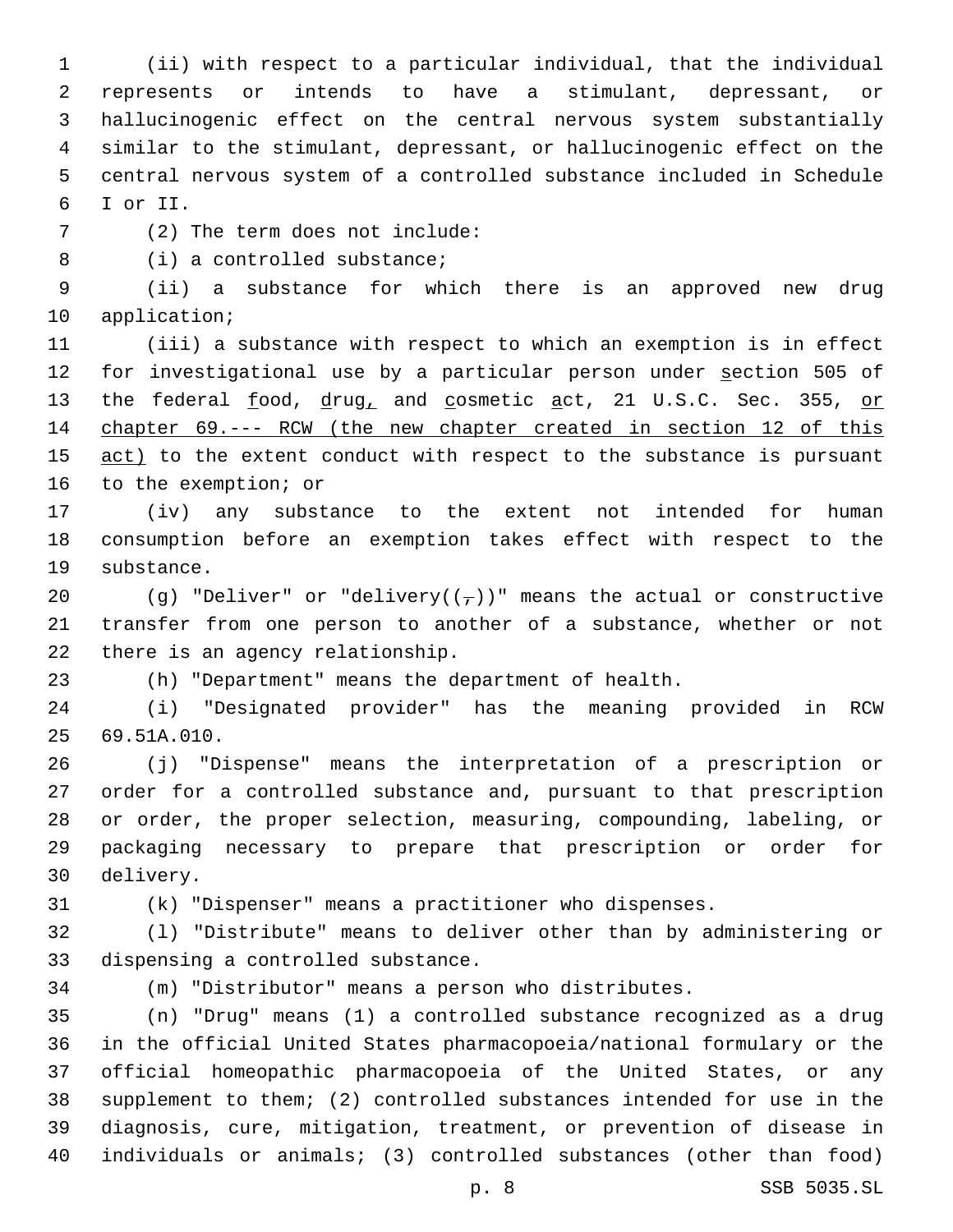intended to affect the structure or any function of the body of individuals or animals; and (4) controlled substances intended for use as a component of any article specified in (1), (2), or (3) of this subsection. The term does not include devices or their 5 components, parts, or accessories.

 (o) "Drug enforcement administration" means the drug enforcement administration in the United States Department of Justice, or its 8 successor agency.

 (p) "Electronic communication of prescription information" means the transmission of a prescription or refill authorization for a drug of a practitioner using computer systems. The term does not include a prescription or refill authorization verbally transmitted by telephone nor a facsimile manually signed by the practitioner.

14 (q) "Immediate precursor" means a substance:

 (1) that the commission has found to be and by rule designates as being the principal compound commonly used, or produced primarily for use, in the manufacture of a controlled substance;

 (2) that is an immediate chemical intermediary used or likely to be used in the manufacture of a controlled substance; and

 (3) the control of which is necessary to prevent, curtail, or limit the manufacture of the controlled substance.

 (r) "Isomer" means an optical isomer, but in subsection (dd)(5) of this section, RCW 69.50.204(a) (12) and (34), and 69.50.206(b)(4), the term includes any geometrical isomer; in RCW 69.50.204(a) (8) and (42), and 69.50.210(c) the term includes any positional isomer; and in RCW 69.50.204(a)(35), 69.50.204(c), and 69.50.208(a) the term 27 includes any positional or geometric isomer.

 (s) "Lot" means a definite quantity of marijuana, marijuana concentrates, useable marijuana, or marijuana-infused product identified by a lot number, every portion or package of which is uniform within recognized tolerances for the factors that appear in 32 the labeling.

 (t) "Lot number" must identify the licensee by business or trade name and Washington state unified business identifier number, and the date of harvest or processing for each lot of marijuana, marijuana concentrates, useable marijuana, or marijuana-infused product.

 (u) "Manufacture" means the production, preparation, propagation, compounding, conversion, or processing of a controlled substance, either directly or indirectly or by extraction from substances of natural origin, or independently by means of chemical synthesis, or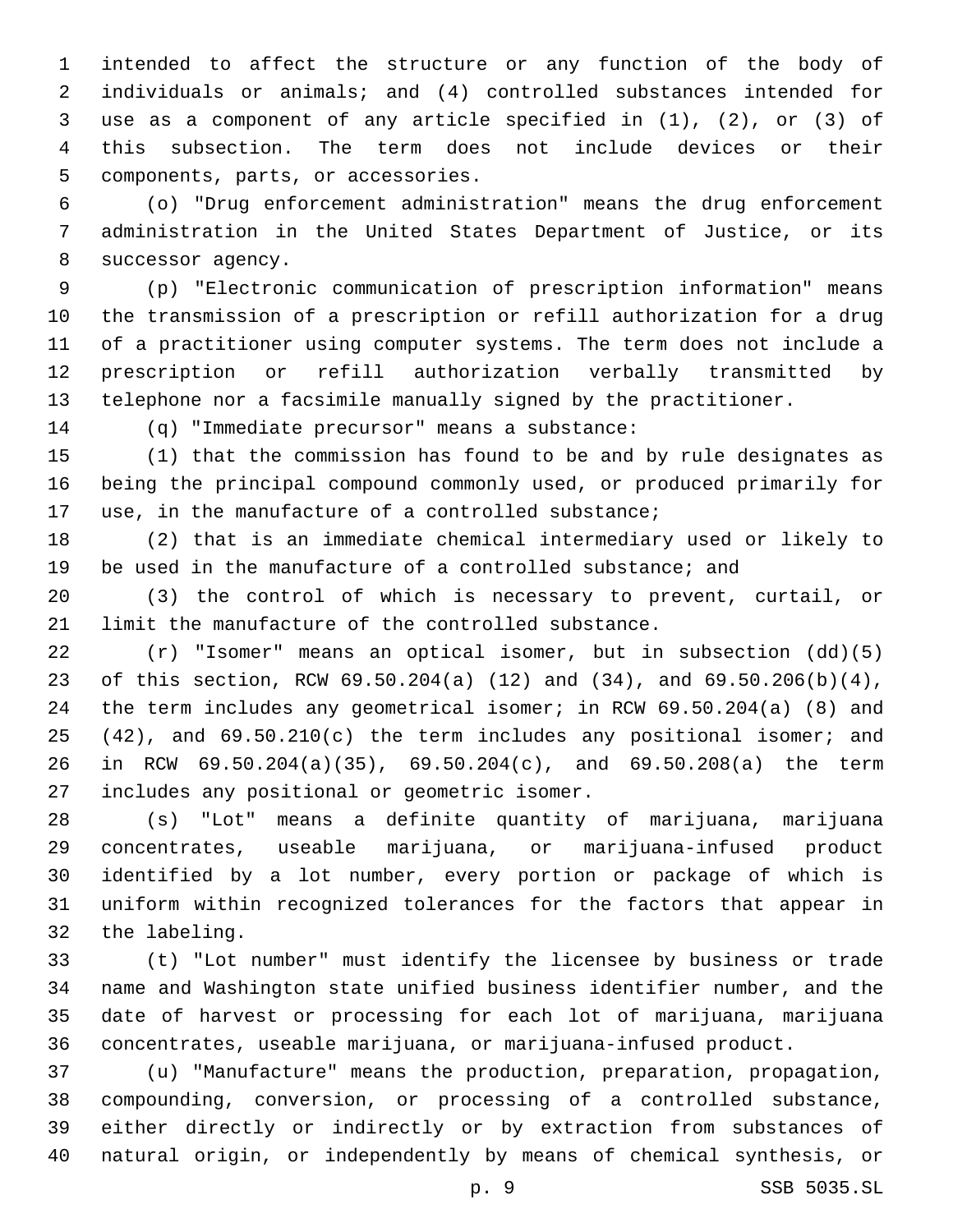by a combination of extraction and chemical synthesis, and includes any packaging or repackaging of the substance or labeling or relabeling of its container. The term does not include the preparation, compounding, packaging, repackaging, labeling, or 5 relabeling of a controlled substance:

 (1) by a practitioner as an incident to the practitioner's administering or dispensing of a controlled substance in the course 8 of the practitioner's professional practice; or

 (2) by a practitioner, or by the practitioner's authorized agent under the practitioner's supervision, for the purpose of, or as an incident to, research, teaching, or chemical analysis and not for 12 sale.

 (v) "Marijuana" or "marihuana" means all parts of the plant *Cannabis*, whether growing or not, with a THC concentration greater 15 than 0.3 percent on a dry weight basis; the seeds thereof; the resin extracted from any part of the plant; and every compound, manufacture, salt, derivative, mixture, or preparation of the plant, its seeds or resin. The term does not include the mature stalks of the plant, fiber produced from the stalks, oil or cake made from the seeds of the plant, any other compound, manufacture, salt, derivative, mixture, or preparation of the mature stalks (except the resin extracted therefrom), fiber, oil, or cake, or the sterilized seed of the plant which is incapable of germination.

 (w) "Marijuana concentrates" means products consisting wholly or in part of the resin extracted from any part of the plant *Cannabis* and having a THC concentration greater than ten percent.

 (x) "Marijuana processor" means a person licensed by the state liquor and cannabis board to process marijuana into marijuana concentrates, useable marijuana, and marijuana-infused products, package and label marijuana concentrates, useable marijuana, and marijuana-infused products for sale in retail outlets, and sell marijuana concentrates, useable marijuana, and marijuana-infused 33 products at wholesale to marijuana retailers.

 (y) "Marijuana producer" means a person licensed by the state liquor and cannabis board to produce and sell marijuana at wholesale to marijuana processors and other marijuana producers.

 (z) "Marijuana products" means useable marijuana, marijuana concentrates, and marijuana-infused products as defined in this 39 section.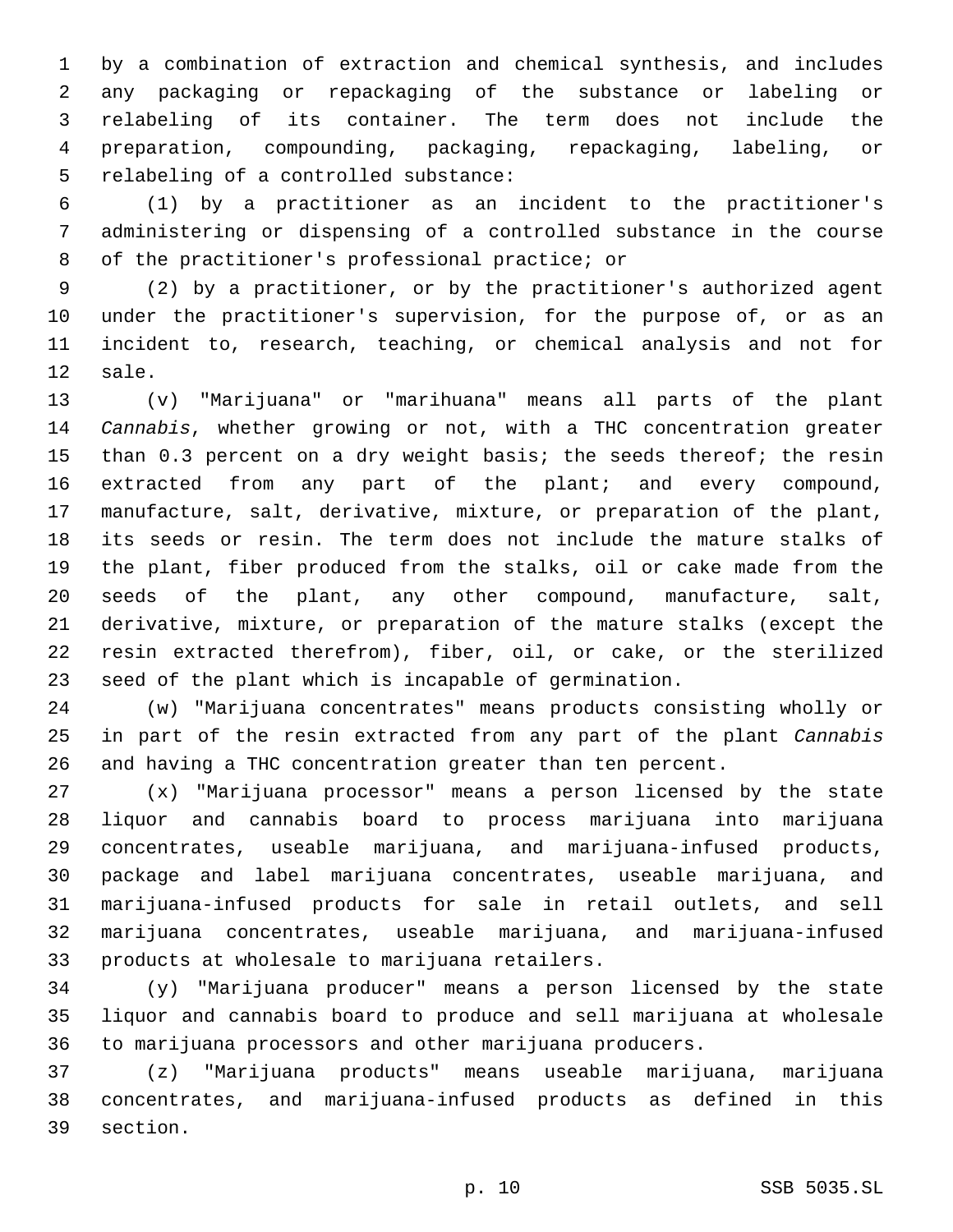(aa) "Marijuana researcher" means a person licensed by the state liquor and cannabis board to produce, process, and possess marijuana for the purposes of conducting research on marijuana and marijuana-4 derived drug products.

 (bb) "Marijuana retailer" means a person licensed by the state liquor and cannabis board to sell marijuana concentrates, useable marijuana, and marijuana-infused products in a retail outlet.

 (cc) "Marijuana-infused products" means products that contain marijuana or marijuana extracts, are intended for human use, are derived from marijuana as defined in subsection (v) of this section, and have a THC concentration no greater than ten percent. The term "marijuana-infused products" does not include either useable 13 marijuana or marijuana concentrates.

 (dd) "Narcotic drug" means any of the following, whether produced directly or indirectly by extraction from substances of vegetable origin, or independently by means of chemical synthesis, or by a 17 combination of extraction and chemical synthesis:

 (1) Opium, opium derivative, and any derivative of opium or opium derivative, including their salts, isomers, and salts of isomers, whenever the existence of the salts, isomers, and salts of isomers is possible within the specific chemical designation. The term does not include the isoquinoline alkaloids of opium.22

 (2) Synthetic opiate and any derivative of synthetic opiate, including their isomers, esters, ethers, salts, and salts of isomers, esters, and ethers, whenever the existence of the isomers, esters, ethers, and salts is possible within the specific chemical 27 designation.

(3) Poppy straw and concentrate of poppy straw.

 (4) Coca leaves, except coca leaves and extracts of coca leaves from which cocaine, ecgonine, and derivatives or ecgonine or their 31 salts have been removed.

(5) Cocaine, or any salt, isomer, or salt of isomer thereof.

33 (6) Cocaine base.

 (7) Ecgonine, or any derivative, salt, isomer, or salt of isomer 35 thereof.

 (8) Any compound, mixture, or preparation containing any quantity of any substance referred to in subparagraphs (1) through (7).

 (ee) "Opiate" means any substance having an addiction-forming or addiction-sustaining liability similar to morphine or being capable of conversion into a drug having addiction-forming or addiction-

p. 11 SSB 5035.SL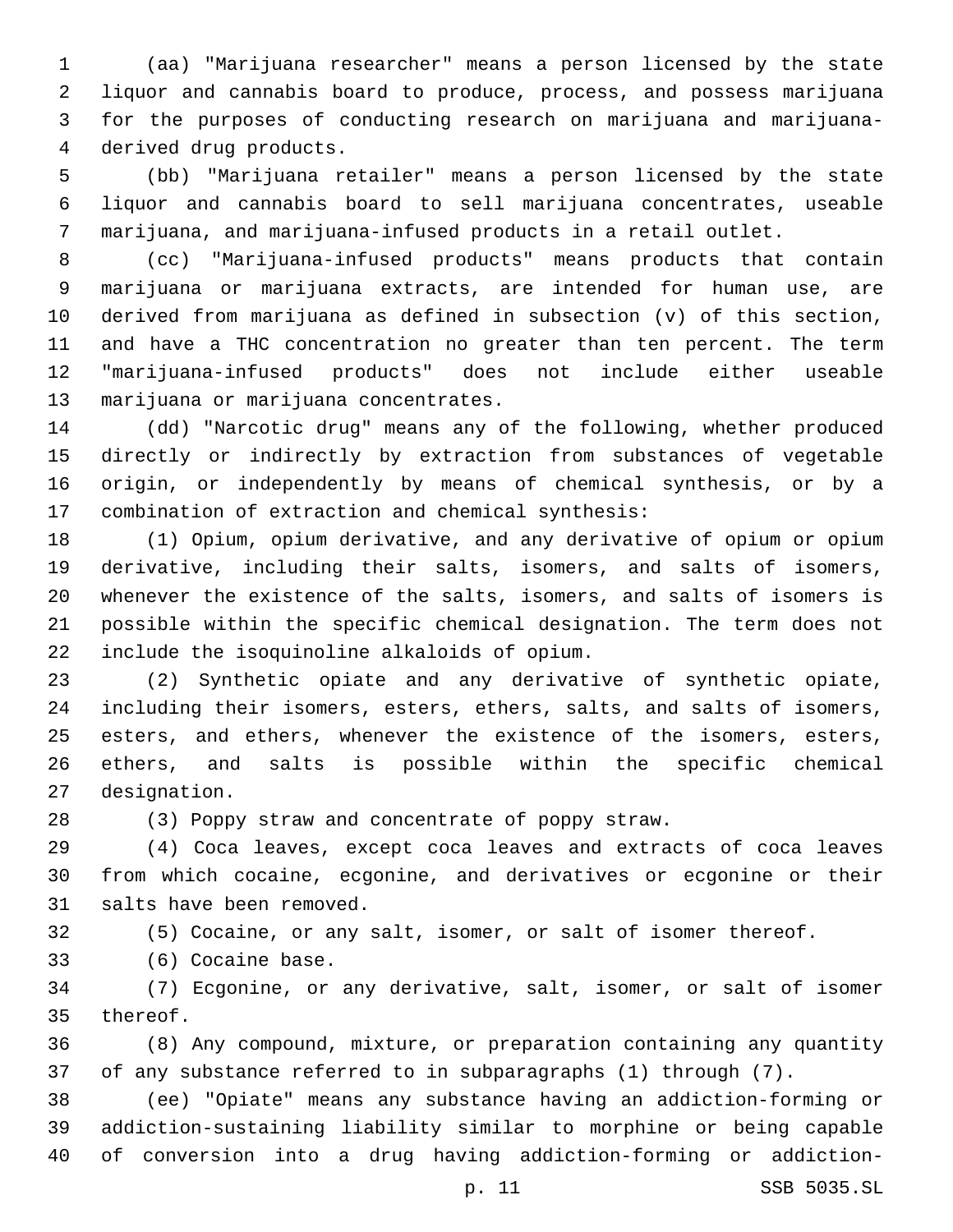sustaining liability. The term includes opium, substances derived from opium (opium derivatives), and synthetic opiates. The term does not include, unless specifically designated as controlled under RCW 69.50.201, the dextrorotatory isomer of 3-methoxy-n-methylmorphinan and its salts (dextromethorphan). The term includes the racemic and levorotatory forms of dextromethorphan.6

 (ff) "Opium poppy" means the plant of the species Papaver 8 somniferum L., except its seeds.

 (gg) "Person" means individual, corporation, business trust, estate, trust, partnership, association, joint venture, government, governmental subdivision or agency, or any other legal or commercial 12 entity.

(hh) "Plant" has the meaning provided in RCW 69.51A.010.

 (ii) "Poppy straw" means all parts, except the seeds, of the 15 opium poppy, after mowing.

16 (jj) "Practitioner" means:

 (1) A physician under chapter 18.71 RCW; a physician assistant under chapter 18.71A RCW; an osteopathic physician and surgeon under chapter 18.57 RCW; an osteopathic physician assistant under chapter 18.57A RCW who is licensed under RCW 18.57A.020 subject to any limitations in RCW 18.57A.040; an optometrist licensed under chapter 18.53 RCW who is certified by the optometry board under RCW 18.53.010 subject to any limitations in RCW 18.53.010; a dentist under chapter 18.32 RCW; a podiatric physician and surgeon under chapter 18.22 RCW; a veterinarian under chapter 18.92 RCW; a registered nurse, advanced registered nurse practitioner, or licensed practical nurse under chapter 18.79 RCW; a naturopathic physician under chapter 18.36A RCW who is licensed under RCW 18.36A.030 subject to any limitations in RCW 18.36A.040; a pharmacist under chapter 18.64 RCW or a scientific investigator under this chapter, licensed, registered or otherwise permitted insofar as is consistent with those licensing laws to distribute, dispense, conduct research with respect to or administer a controlled substance in the course of their professional practice 34 or research in this state.

 (2) A pharmacy, hospital or other institution licensed, registered, or otherwise permitted to distribute, dispense, conduct research with respect to or to administer a controlled substance in the course of professional practice or research in this state.

 (3) A physician licensed to practice medicine and surgery, a physician licensed to practice osteopathic medicine and surgery, a

p. 12 SSB 5035.SL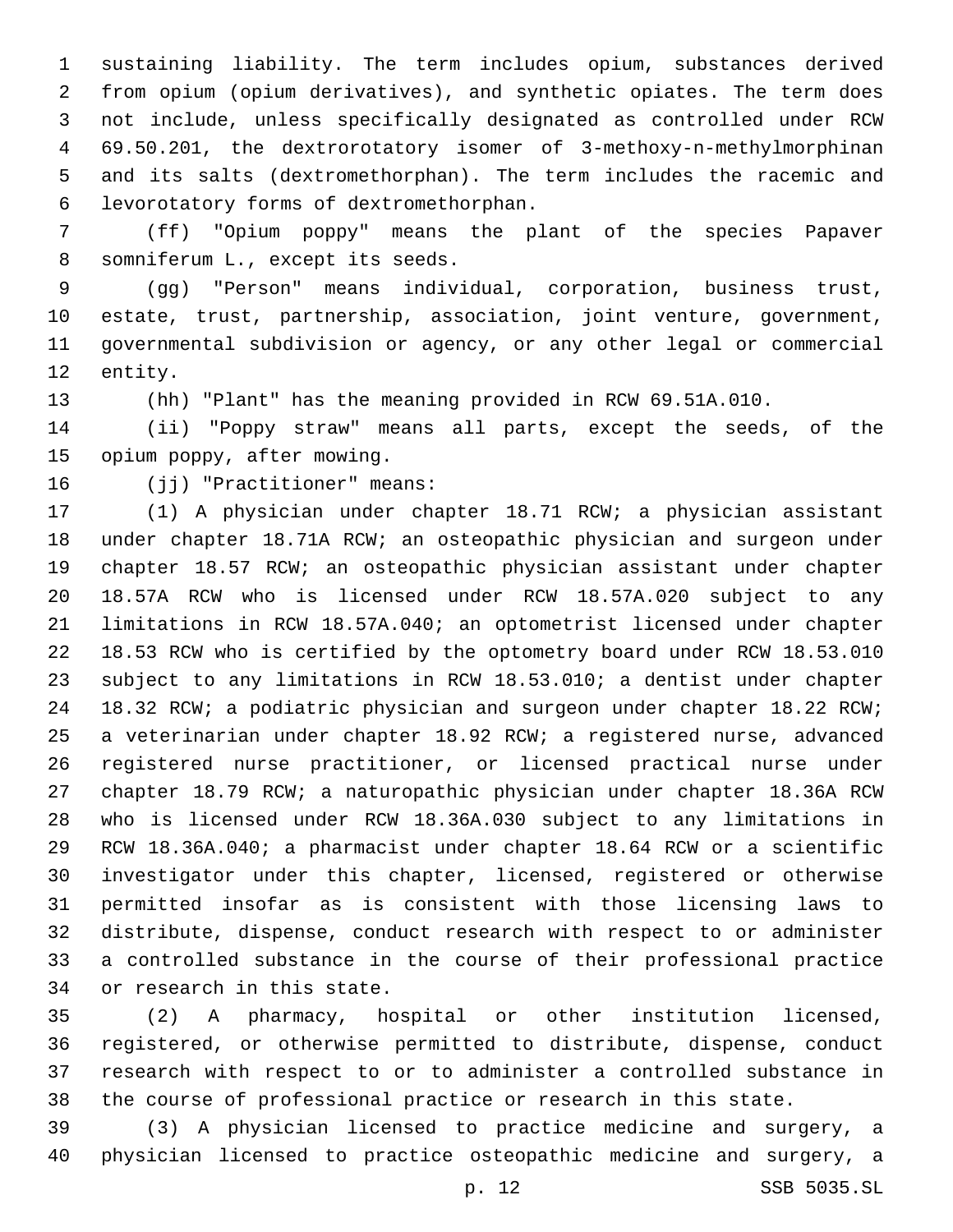dentist licensed to practice dentistry, a podiatric physician and surgeon licensed to practice podiatric medicine and surgery, a licensed physician assistant or a licensed osteopathic physician assistant specifically approved to prescribe controlled substances by his or her state's medical quality assurance commission or equivalent and his or her supervising physician, an advanced registered nurse practitioner licensed to prescribe controlled substances, or a veterinarian licensed to practice veterinary medicine in any state of 9 the United States.

 (kk) "Prescription" means an order for controlled substances issued by a practitioner duly authorized by law or rule in the state of Washington to prescribe controlled substances within the scope of his or her professional practice for a legitimate medical purpose.

 (ll) "Production" includes the manufacturing, planting, cultivating, growing, or harvesting of a controlled substance.

 (mm) "Qualifying patient" has the meaning provided in RCW 17 69.51A.010.

 (nn) "Recognition card" has the meaning provided in RCW 19 69.51A.010.

 (oo) "Retail outlet" means a location licensed by the state liquor and cannabis board for the retail sale of marijuana concentrates, useable marijuana, and marijuana-infused products.

 (pp) "Secretary" means the secretary of health or the secretary's 24 designee.

 (qq) "State," unless the context otherwise requires, means a state of the United States, the District of Columbia, the Commonwealth of Puerto Rico, or a territory or insular possession 28 subject to the jurisdiction of the United States.

 (rr) "THC concentration" means percent of delta-9 tetrahydrocannabinol content per dry weight of any part of the plant *Cannabis*, or per volume or weight of marijuana product, or the combined percent of delta-9 tetrahydrocannabinol and tetrahydrocannabinolic acid in any part of the plant *Cannabis* 34 regardless of moisture content.

 (ss) "Ultimate user" means an individual who lawfully possesses a controlled substance for the individual's own use or for the use of a member of the individual's household or for administering to an animal owned by the individual or by a member of the individual's 39 household.